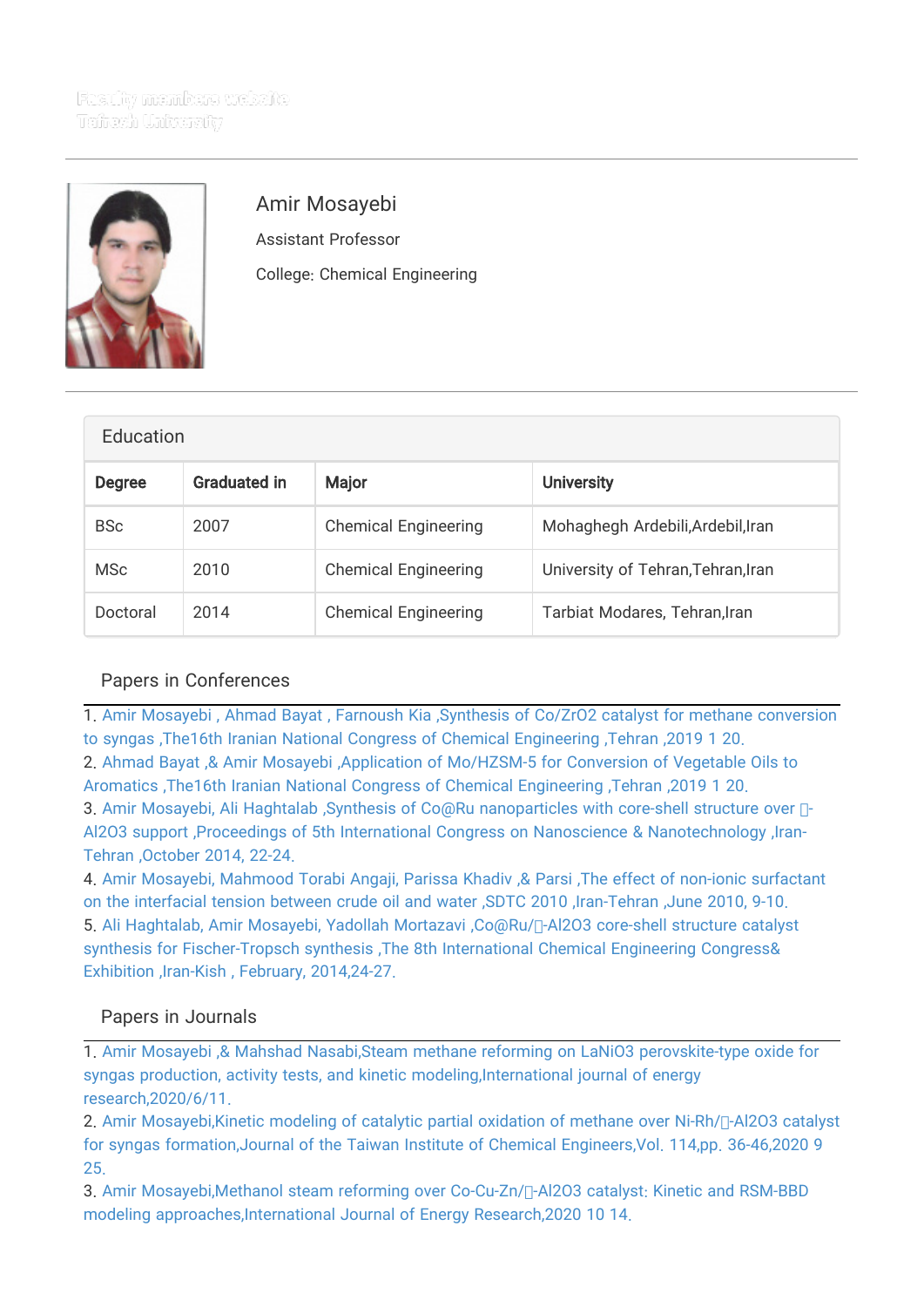4. [Danial Batebi , Reza Abedini , Amir Mosayebi,Combined steam and CO2 reforming of methane](http://faculty.tafreshu.ac.ir/mosayebi/en/articlesInPublications/878/combined-steam-and-co2-reforming-of-methane-cscrm-over-ni-pd-al2o3-catalyst-for-syngas-formation) [\(CSCRM\) over Ni–Pd/Al2O3 catalyst for syngas formation,International Journal of Hydrogen](http://faculty.tafreshu.ac.ir/mosayebi/en/articlesInPublications/878/combined-steam-and-co2-reforming-of-methane-cscrm-over-ni-pd-al2o3-catalyst-for-syngas-formation) [Energy,2020 05 21.](http://faculty.tafreshu.ac.ir/mosayebi/en/articlesInPublications/878/combined-steam-and-co2-reforming-of-methane-cscrm-over-ni-pd-al2o3-catalyst-for-syngas-formation)

5. [A Mosayebi, M Nasabi, R Abedini,Evaluation and modeling of Fischer-Tropsch synthesis in presence](http://faculty.tafreshu.ac.ir/mosayebi/en/articlesInPublications/877/evaluation-and-modeling-of-fischer-tropsch-synthesis-in-presence-of-a-co-zro2-catalyst) [of a Co/ZrO2 catalyst,Petroleum Science and Technology,2019 10 1.](http://faculty.tafreshu.ac.ir/mosayebi/en/articlesInPublications/877/evaluation-and-modeling-of-fischer-tropsch-synthesis-in-presence-of-a-co-zro2-catalyst)

6. [Ali Haghtalab, Jafar Shariati, Amir Mosayebi,Experimental and kinetic modeling of Fischer–Tropsch](http://faculty.tafreshu.ac.ir/mosayebi/en/articlesInPublications/875/experimental-and-kinetic-modeling-of-fischer-tropsch-synthesis-over-nano-structure-catalyst-of-co-ru-carbon-nanotube) synthesis over nano structure catalyst of Co-Ru/carbon nanotube, Reaction Kinetics, Mechanisms and [Catalysis,2019 1 30.](http://faculty.tafreshu.ac.ir/mosayebi/en/articlesInPublications/875/experimental-and-kinetic-modeling-of-fischer-tropsch-synthesis-over-nano-structure-catalyst-of-co-ru-carbon-nanotube)

7. [Jafar Shariati, Ali Haghtalab, Amir Mosayebi,Fischer–Tropsch synthesis using Co and Co-Ru](http://faculty.tafreshu.ac.ir/mosayebi/en/articlesInPublications/874/fischer-tropsch-synthesis-using-co-and-co-ru-bifunctional-nanocatalyst-supported-on-carbon-nanotube-prepared-via-chemical-reduction-method) [bifunctional nanocatalyst supported on carbon nanotube prepared via chemical reduction](http://faculty.tafreshu.ac.ir/mosayebi/en/articlesInPublications/874/fischer-tropsch-synthesis-using-co-and-co-ru-bifunctional-nanocatalyst-supported-on-carbon-nanotube-prepared-via-chemical-reduction-method) [method,Journal of Energy Chemistry,10/01/2019.](http://faculty.tafreshu.ac.ir/mosayebi/en/articlesInPublications/874/fischer-tropsch-synthesis-using-co-and-co-ru-bifunctional-nanocatalyst-supported-on-carbon-nanotube-prepared-via-chemical-reduction-method)

8. M Malmir, A Mosayebi, M Sheikhpour، High nitrate removal by ZnO/AgI nanophotocatalyst using graphene-based compounds،DESALINATION AND WATER TREATMENT، ۲۰۱۹ ۱۰ ۱.

9. Amir Mosayebi, Reza Abedini, Effect of synthesis solution pH of Co/<sub>Π</sub>-Al2O3 catalyst on its catalytic [properties for methane conversion to syngas,Journal of Fuel Chemistry and Technology,2018/3/19.](http://faculty.tafreshu.ac.ir/mosayebi/en/articlesInPublications/873/effect-of-synthesis-solution-ph-of-co-al2o3-catalyst-on-its-catalytic-properties-for-methane-conversion-to-syngas) 10. [Reza Abedini, Amir Mosayebi, Mania Mokhtari,Improved CO2 separation of azide cross-linked PMP](http://faculty.tafreshu.ac.ir/mosayebi/en/articlesInPublications/872/improved-co2-separation-of-azide-cross-linked-pmp-mixed-matrix-membrane-embedded-by-nano-cubtc-metal-organic-framework) [mixed matrix membrane embedded by nano-CuBTC metal organic framework,Process Safety and](http://faculty.tafreshu.ac.ir/mosayebi/en/articlesInPublications/872/improved-co2-separation-of-azide-cross-linked-pmp-mixed-matrix-membrane-embedded-by-nano-cubtc-metal-organic-framework) [Environmental Protection,2018/2/1.](http://faculty.tafreshu.ac.ir/mosayebi/en/articlesInPublications/872/improved-co2-separation-of-azide-cross-linked-pmp-mixed-matrix-membrane-embedded-by-nano-cubtc-metal-organic-framework)

11. [Amir Mosayebi, Reza Abedini,Detailed kinetic study of Fischer e Tropsch synthesis for gasoline](http://faculty.tafreshu.ac.ir/mosayebi/en/articlesInPublications/871/detailed-kinetic-study-of-fischer-e-tropsch-synthesis-for-gasoline-production-over-co-ni-hzsm-5-nano-structure-catalyst) [production over Co-Ni/HZSM-5 nano-structure catalyst,International Journal of Hydrogen](http://faculty.tafreshu.ac.ir/mosayebi/en/articlesInPublications/871/detailed-kinetic-study-of-fischer-e-tropsch-synthesis-for-gasoline-production-over-co-ni-hzsm-5-nano-structure-catalyst) [Energy,2/11/2017.](http://faculty.tafreshu.ac.ir/mosayebi/en/articlesInPublications/871/detailed-kinetic-study-of-fischer-e-tropsch-synthesis-for-gasoline-production-over-co-ni-hzsm-5-nano-structure-catalyst)

12. [Amir Mosayebi,The kinetic and experimental study for the syngas production from ethanol dry](http://faculty.tafreshu.ac.ir/mosayebi/en/articlesInPublications/1196/the-kinetic-and-experimental-study-for-the-syngas-production-from-ethanol-dry-reforming-over-a-ni-cu-la2o3-catalyst) [reforming over a Ni-Cu/La2O3 catalyst,International journal of Energy Research,2022 4 26.](http://faculty.tafreshu.ac.ir/mosayebi/en/articlesInPublications/1196/the-kinetic-and-experimental-study-for-the-syngas-production-from-ethanol-dry-reforming-over-a-ni-cu-la2o3-catalyst)

13. [Amir Mosayebi,Steam reforming of ethanol to hydrogen formation: Kinetic modeling and](http://faculty.tafreshu.ac.ir/mosayebi/en/articlesInPublications/1155/steam-reforming-of-ethanol-to-hydrogen-formation-kinetic-modeling-and-experimental-investigations) [experimental investigations,International journal of Chemical kinetics,2021 12 28.](http://faculty.tafreshu.ac.ir/mosayebi/en/articlesInPublications/1155/steam-reforming-of-ethanol-to-hydrogen-formation-kinetic-modeling-and-experimental-investigations)

14. [Amir Mosayebi, Reza Abedini, Hamid Bakhshi,Ni@Pd nanoparticle with core–shell structure](http://faculty.tafreshu.ac.ir/mosayebi/en/articlesInPublications/870/ni%40pd-nanoparticle-with-core-shell-structure-supported-over-al2o3-for-partial-oxidation-process-of-butane-to-syngas) supported over Al2O3 for partial oxidation process of butane to syngas, International Journal of [Hydrogen Energy,27/7/2017.](http://faculty.tafreshu.ac.ir/mosayebi/en/articlesInPublications/870/ni%40pd-nanoparticle-with-core-shell-structure-supported-over-al2o3-for-partial-oxidation-process-of-butane-to-syngas)

15. [Amir Mosayebi, Mohammad Ali Mehrpouya,Reza Abedini ,The development of new comprehensive](http://faculty.tafreshu.ac.ir/mosayebi/en/articlesInPublications/252/the-development-of-new-comprehensive-kinetic-modeling-for-fischer-tropsch-synthesis-process-over-co-ru-al-2-o-3-nano-catalyst-in-a-fixed-bed-reactor) kinetic modeling for Fischer-Tropsch synthesis process over Co-Ru/<sub>[1</sub>-Al 2 O 3 nano-catalyst in a fixed[bed reactor,Chemical Engineering Journal,2016,نمایه.](http://faculty.tafreshu.ac.ir/mosayebi/en/articlesInPublications/252/the-development-of-new-comprehensive-kinetic-modeling-for-fischer-tropsch-synthesis-process-over-co-ru-al-2-o-3-nano-catalyst-in-a-fixed-bed-reactor)

16. [Amir Mosayebi, Mahmood Torabi Angaji, Parissa Khad ,Effect of temperature on interfacial tension](http://faculty.tafreshu.ac.ir/mosayebi/en/articlesInPublications/253/effect-of-temperature-on-interfacial-tension-between-crude-oil-and-ethoxylated-nonyl-phenols) [between crude oil and ethoxylated nonyl phenols,Petroleum Science and Technology,2016,نمایه.](http://faculty.tafreshu.ac.ir/mosayebi/en/articlesInPublications/253/effect-of-temperature-on-interfacial-tension-between-crude-oil-and-ethoxylated-nonyl-phenols)

17. [Amir Mosayebi, Mahmood Torabi Angaji, Parissa Khad ,Effect of ethoxylated nonyl phenols on](http://faculty.tafreshu.ac.ir/mosayebi/en/articlesInPublications/254/effect-of-ethoxylated-nonyl-phenols-on-viscosity-of-crude-oil) [viscosity of crude oil,Energy Sources, Part A,2016,نمایه.](http://faculty.tafreshu.ac.ir/mosayebi/en/articlesInPublications/254/effect-of-ethoxylated-nonyl-phenols-on-viscosity-of-crude-oil)

18. [Amir Mosayebi, Mahmood Torabi Angaji, Koroush Bour ,The effect of ethoxylated nonyl phenols on](http://faculty.tafreshu.ac.ir/mosayebi/en/articlesInPublications/255/the-effect-of-ethoxylated-nonyl-phenols-on-the-interfacial-tension-between-crude-oil-and-water) [the interfacial tension between crude oil and water,Energy Sources, Part A,2016,نمایه.](http://faculty.tafreshu.ac.ir/mosayebi/en/articlesInPublications/255/the-effect-of-ethoxylated-nonyl-phenols-on-the-interfacial-tension-between-crude-oil-and-water)

19. [Amir Mosayebi, Ali Haghtalab ,The comprehensive kinetic modeling of the Fischer-Tropsch](http://faculty.tafreshu.ac.ir/mosayebi/en/articlesInPublications/256/the-comprehensive-kinetic-modeling-of-the-fischer-tropsch-synthesis-over-co%40ru-al2o3-core-shell-structure-catalyst) synthesis over Co@Ru/∏-Al2O3 core-shell structure catalyst,Chemical Engineering Journal,2015, نمایه. 20. Ali Haghtalab, Amir Mosayebi ,Co@Ru nanoparticle with core-shell structure supported over η-

[Al2O3 for Fischer-Tropsch synthesis,International of Hydrogen Energy,2014,نمایه.](http://faculty.tafreshu.ac.ir/mosayebi/en/articlesInPublications/257/co%40ru-nanoparticle-with-core-shell-structure-supported-over-al2o3-for-fischer-tropsch-synthesis)

21. [Amir Mosayebi, Reza Abedini ,Partial Oxidation of butane to syngas using nano-structure Ni/Zeolite](http://faculty.tafreshu.ac.ir/mosayebi/en/articlesInPublications/258/partial-oxidation-of-butane-to-syngas-using-nano-structure-ni-zeolite-catalysts) [catalysts,Journal of Industrial and Engineering Chemistry,2014,نمایه.](http://faculty.tafreshu.ac.ir/mosayebi/en/articlesInPublications/258/partial-oxidation-of-butane-to-syngas-using-nano-structure-ni-zeolite-catalysts)

22. [Reza Abedini, Amir Mosayebi ,Determination of petroleum property using artificial intelligence](http://faculty.tafreshu.ac.ir/mosayebi/en/articlesInPublications/261/determination-of-petroleum-property-using-artificial-intelligence-tools) [tools,Journal of Petroleum and Gas Engineering,2014,نمایه.](http://faculty.tafreshu.ac.ir/mosayebi/en/articlesInPublications/261/determination-of-petroleum-property-using-artificial-intelligence-tools)

23. [Amir Mosayebi, Reza Abedini ,USING DEMULSIFIERS FOR PHASE BREAKING OF WATER/OIL](http://faculty.tafreshu.ac.ir/mosayebi/en/articlesInPublications/260/using-demulsifiers-for-phase-breaking-of-water-oil-emulsion) [EMULSION,Petroleum&Coal,2013,نمایه.](http://faculty.tafreshu.ac.ir/mosayebi/en/articlesInPublications/260/using-demulsifiers-for-phase-breaking-of-water-oil-emulsion)

24. [Amir Mosayebi, Reza Abedini ,The effect of nonionic surfactants on the interfacial tension between](http://faculty.tafreshu.ac.ir/mosayebi/en/articlesInPublications/259/the-effect-of-nonionic-surfactants-on-the-interfacial-tension-between-crude-oil-and-wate) [crude oil and wate,Petroleum&Coal,2012,نمایه.](http://faculty.tafreshu.ac.ir/mosayebi/en/articlesInPublications/259/the-effect-of-nonionic-surfactants-on-the-interfacial-tension-between-crude-oil-and-wate)

25. [Reza Abedini, Amir Mosayebi ,SYNTHESIS OF TIO2 NANOPARTICLES WITH ULTRASONIC-](http://faculty.tafreshu.ac.ir/mosayebi/en/articlesInPublications/262/synthesis-of-tio2-nanoparticles-with-ultrasonic-assisted-method)